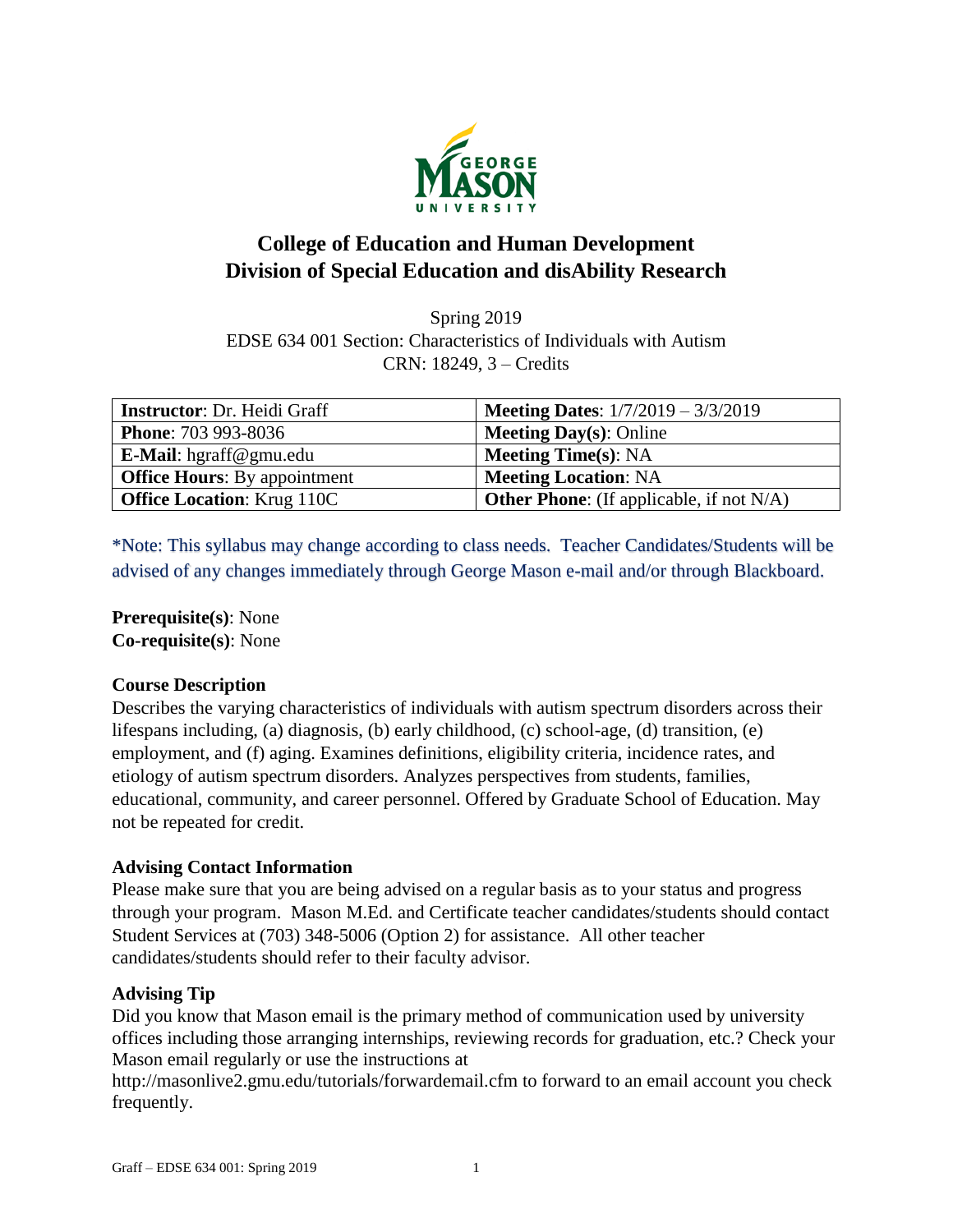# **Course Delivery Method**

Learning activities include the following:

- 1. Class lecture and discussion
- 2. Application activities
- 3. Small group activities and assignments
- 4. Video and other media supports
- 5. Research and presentation activities
- 6. Electronic supplements and activities via Blackboard

This course will be delivered online (76% or more) using an asynchronous format via Blackboard Learning Management system (LMS) housed in the MyMason portal. You will log in to the Blackboard (Bb) course site using your Mason email name (everything before @masonlive.gmu.edu) and email password. The course site will be available in accordance with the posted start date.

**Under no circumstances, may candidates/students participate in online class sessions (either by phone or Internet) while operating motor vehicles. Further, as expected in a face-to-face class meeting, such online participation requires undivided attention to course content and communication.**

### *Technical Requirements*

To participate in this course, students will need to satisfy the following technical requirements:

 High-speed Internet access with standard up-to-date browsers. To get a list of Blackboard's supported browsers see: [https://help.blackboard.com/Learn/Student/Getting\\_Started/Browser\\_Support#supported](https://help.blackboard.com/Learn/Student/Getting_Started/Browser_Support#supported-browsers)[browsers](https://help.blackboard.com/Learn/Student/Getting_Started/Browser_Support#supported-browsers)

To get a list of supported operation systems on different devices see: [https://help.blackboard.com/Learn/Student/Getting\\_Started/Browser\\_Support#tested](https://help.blackboard.com/Learn/Student/Getting_Started/Browser_Support#tested-devices-and-operating-systems)[devices-and-operating-systems](https://help.blackboard.com/Learn/Student/Getting_Started/Browser_Support#tested-devices-and-operating-systems)

- Students must maintain consistent and reliable access to their GMU email and Blackboard, as these are the official methods of communication for this course.
- Students may be asked to create logins and passwords on supplemental websites and/or to download trial software to their computer or tablet as part of course requirements.
- The following software plug-ins for PCs and Macs, respectively, are available for free download:
	- o Adobe Acrobat Reader: <https://get.adobe.com/reader/>
	- o Windows Media Player: <https://support.microsoft.com/en-us/help/14209/get-windows-media-player>
	- o Apple Quick Time Player: [www.apple.com/quicktime/download/](http://www.apple.com/quicktime/download/)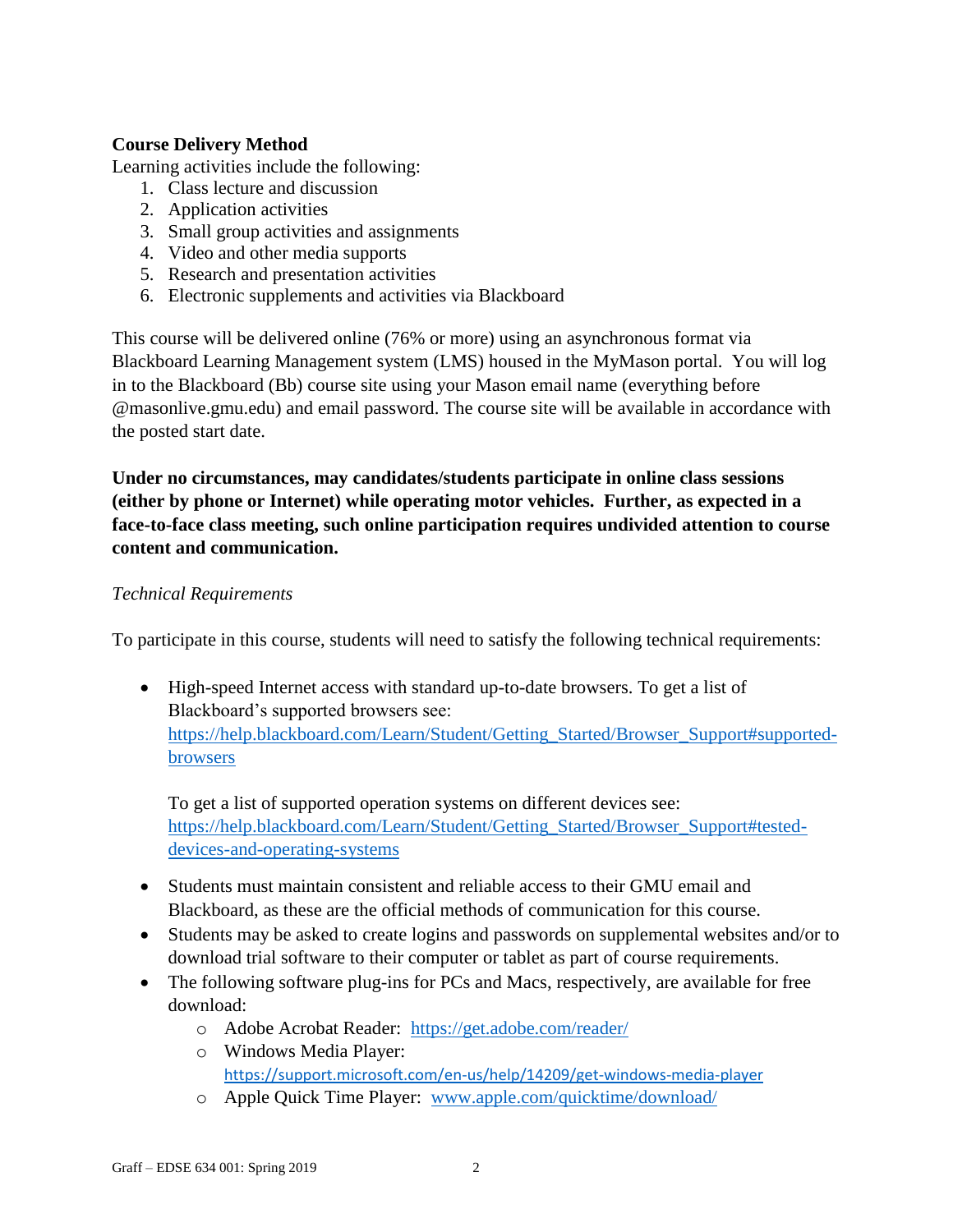# *Expectations*

• Course Week:

Because asynchronous courses do not have a "fixed" meeting day, our week will start on Tuesdays at 12:01 a.m., and finish on Mondays at 11:55 p.m.

Our course week will begin on the day that our synchronous meetings take place as indicated on the Schedule of Classes.

• Log-in Frequency:

Students must actively check the course Blackboard site and their GMU email for communications from the instructor, class discussions, and/or access to course materials at least 3 times per week.

• Participation:

Students are expected to actively engage in all course activities throughout the semester, which includes viewing all course materials, completing course activities and assignments, and participating in course discussions and group interactions.

# • Technical Competence:

Students are expected to demonstrate competence in the use of all course technology. Students who are struggling with technical components of the course are expected to seek assistance from the instructor and/or College or University technical services.

• Technical Issues:

Students should anticipate some technical difficulties during the semester and should, therefore, budget their time accordingly. Late work will not be accepted based on individual technical issues.

• Workload:

Please be aware that this course is **not** self-paced. Students are expected to meet *specific deadlines* and *due dates* listed in the **Class Schedule** section of this syllabus. It is the student's responsibility to keep track of the weekly course schedule of topics, readings, activities and assignments due.

• Instructor Support:

Students may schedule a one-on-one meeting to discuss course requirements, content or other course-related issues. Those unable to come to a Mason campus can meet with the instructor via telephone or web conference. Students should email the instructor to schedule a one-on-one session, including their preferred meeting method and suggested dates/times.

• Netiquette:

The course environment is a collaborative space. Experience shows that even an innocent remark typed in the online environment can be misconstrued. Students must always re-read their responses carefully before posting them, so as others do not consider them as personal offenses. *Be positive in your approach with others and diplomatic in selecting your words*. Remember that you are not competing with classmates, but sharing information and learning from others. All faculty are similarly expected to be respectful in all communications.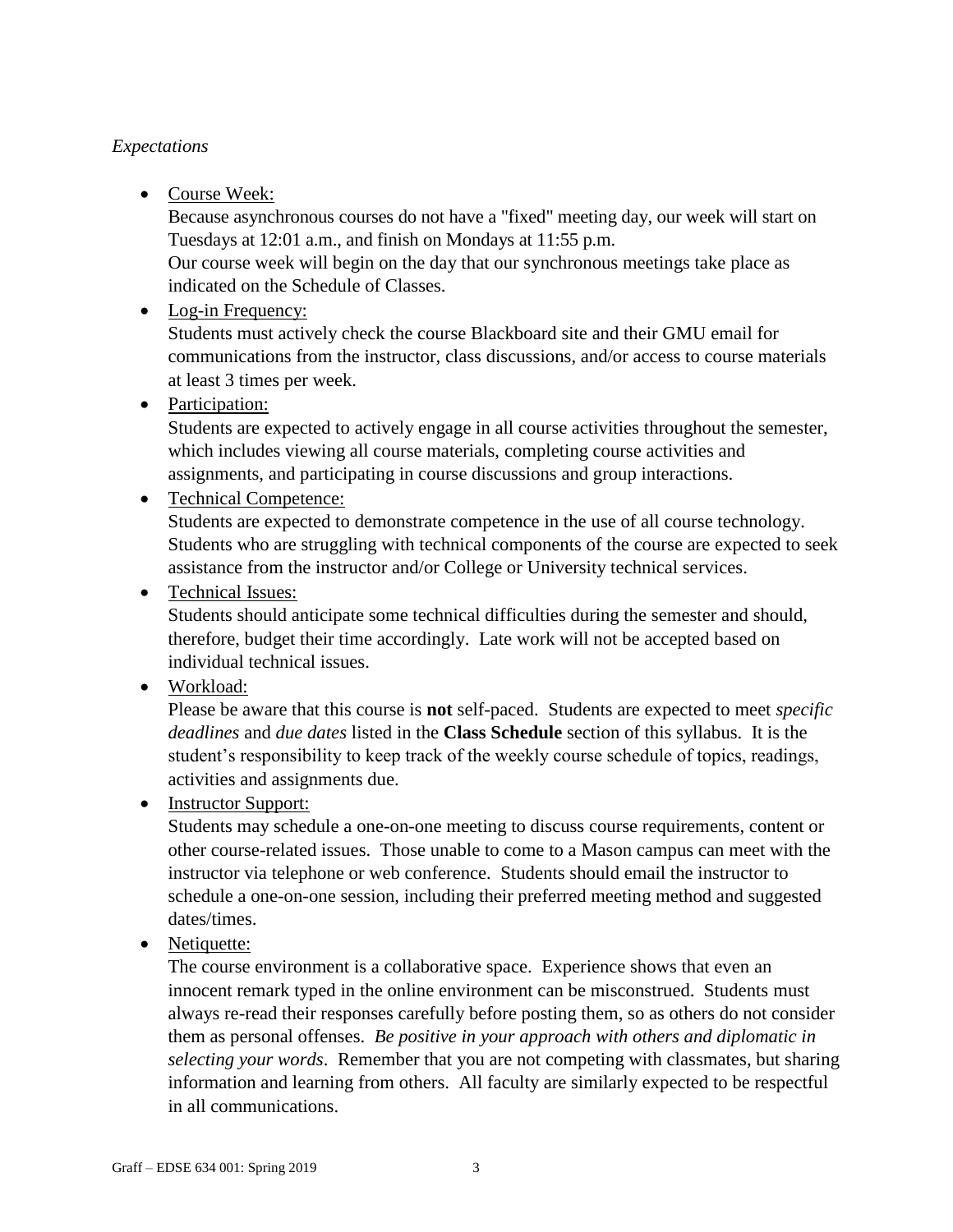• Accommodations:

Online learners who require effective accommodations to insure accessibility must be registered with George Mason University Disability Services.

#### **Learner Outcomes**

Upon completion of this course, teacher candidates/students will be able to:

1. Describe the characteristics and diagnosis of autism spectrum disorder as defined by the most recent version of the Diagnostic and Statistical Manual of Mental Disorders. 2. Discriminate between and analyze varying perspectives on the etiology and prevalence of autism spectrum disorder.

3. Examine the characteristics of individuals with autism spectrum disorder throughout their lifespans.

4. Describe the wide range of skills and diversity of individuals with autism spectrum disorder across their lifespans.

5. Describe and evaluate responsive, research-based instructional techniques for individuals with autism spectrum disorder.

6. Review a variety of assessments to determine strengths and needs to formulate a comprehensive picture of an individual with autism spectrum disorder.

7. Distinguish between types of integration and activities that promote ideal sensory that promote ideal sensory levels with autism spectrum disorder.

### **Course Relationship to Program Goals and Professional Organizations**

This course is part of the George Mason University, Graduate School of Education (GSE), Special Education Program for the Teaching Students with Autism Graduate Certificate. This program complies with the skill competencies for professionals and paraprofessionals in Virginia supporting individuals with autism across the lifespan developed by the Virginia Autism Council. The competencies addressed in this class include General Autism Knowledge, Instructional Programming, and Social Skills.

## **Required Textbooks**

Boutot, E.A. (2016). *Autism spectrum disorders: Foundations, characteristics, and effective strategies (2nd ed.)*. New York: Pearson.

Crawford, M.J., & Weber, B. (2016). *Autism interventions every day: Embedding activities in daily routines for young children and their families.* Baltimore: Brookes.

Hall, L.J. (2018). *Autism spectrum disorders: From theory to practice (3rd ed.)*. New York: Pearson.

Quill, K.A., & Stansberry-Brusnahan, L. (2017). *Do-watch-listen-say: Social and communication intervention for autism spectrum disorder.* Baltimore: Brookes.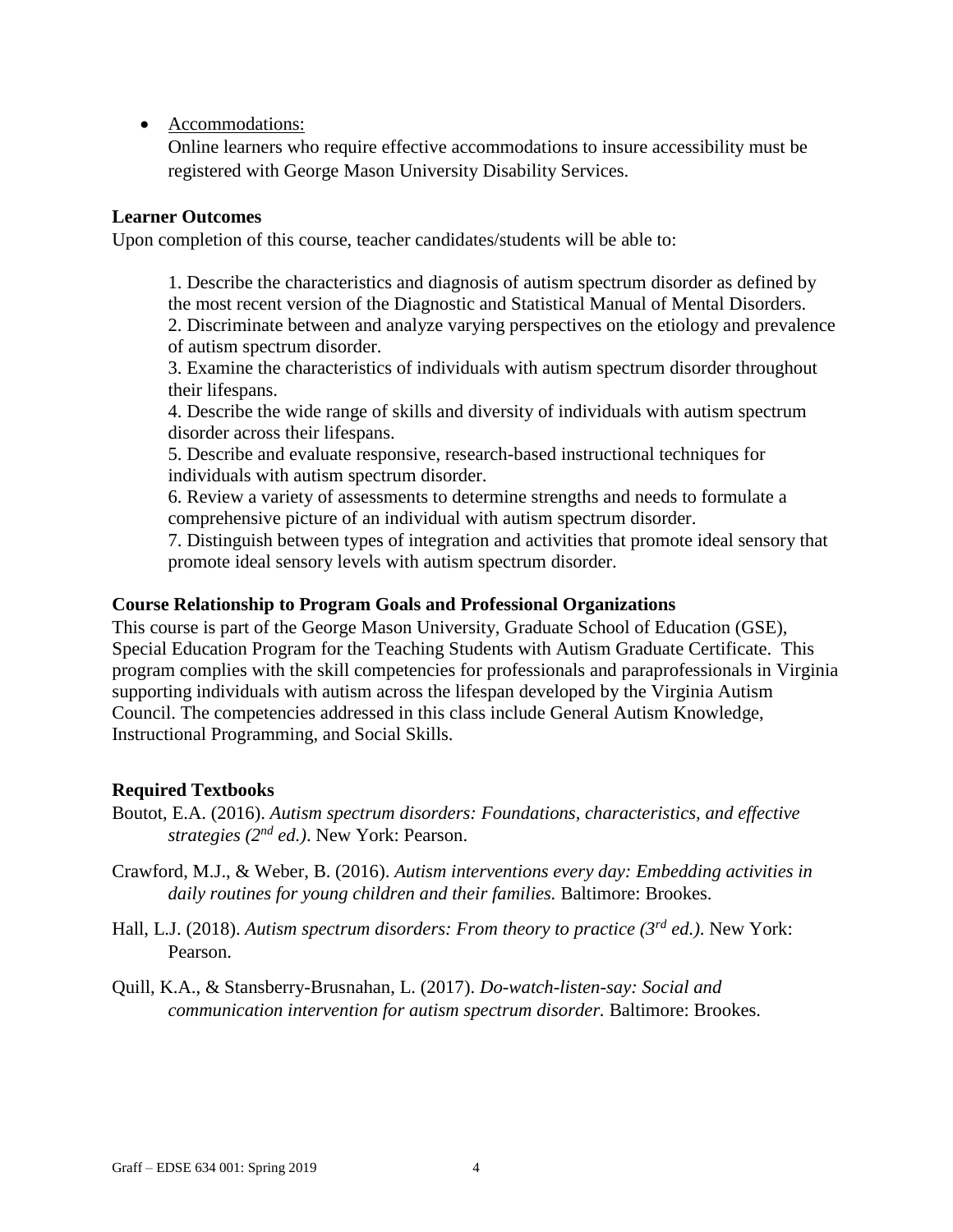#### **Recommended Textbooks**

American Psychological Association*.* (2010). *Publication manual of the American Psychological Association* (6th ed.). Washington, DC: Author.

#### **Course Performance Evaluation**

Students are expected to submit all assignments on time in the manner outlined by the instructor (e.g., Blackboard, Tk20, hard copy).

### **Tk20 Performance-Based Assessment Submission Requirement**

It is critical for the special education program to collect data on how our students are meeting accreditation standards. Every teacher candidate/student registered for an EDSE course with a required Performance-based Assessment (PBA) is required to upload the PBA to Tk20 (regardless of whether a course is an elective, a one-time course or part of an undergraduate minor). A PBA is a specific assignment, presentation, or project that best demonstrates one or more CEC, InTASC or other standard connected to the course. A PBA is evaluated in two ways. The first is for a grade, based on the instructor's grading rubric. The second is for program accreditation purposes. Your instructor will provide directions as to how to upload the PBA to Tk20.

For EDSE 634, the required PBA is the Assessment Assignment. Please check to verify your ability to upload items to Tk20 before the PBA due date.

# **Assignments and/or Examinations Performance-based Assessment (Tk20 submission required) Assessment Assignment**

You will be given a variety of assessments that have been done for Alli. You will be assigned a partner. Use the headings below to create a Word document. While APA format is not required, accurate, professional spelling and grammar is always deemed necessary. Parts I and II will be combined into one-word document and submitted for your Tk20 Assessment Assignment.

#### **Part 1: Review all assessments and work with partner**

- 1. Demographic Information
	- a. Name
		- b. DOB
		- c. Current Age
		- d. Current Grade
		- e. Describe a minimum of three characteristics of Autism Spectrum Disorder that are evident in the video of Alli
- 2. Educational Evaluation Assessment data
	- a. What tests done
	- b. What scores earned
	- c. Educational Implications (i.e., optimal group size, visual learner, etc.)
- 3. Medical Evaluation Assessment data
	- a. What tests done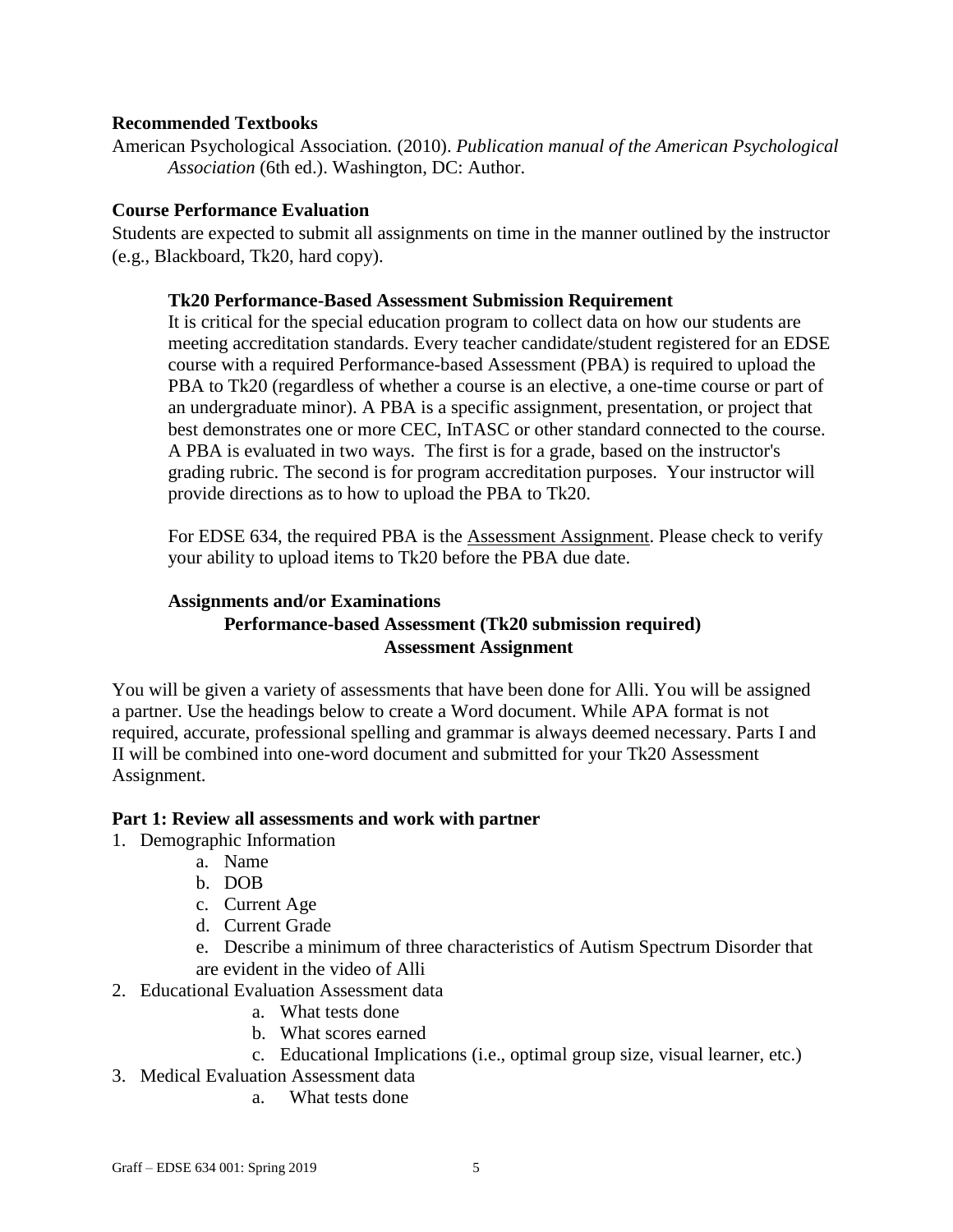- b. What scores earned
- c. Educational Implications
- 4. IEP data
- a. What parts of the IEP were reviewed
- b. Summary of Alli's strengths
- c. Summary of Alli's needs
- d. Summary of goals
- e. Summary of services (including hours)
- f. Description of LRE
- g. Summary of accommodations

### **Part 2: Individual Synthesis**

- 1. After completing Part 1 of this assignment, describe any findings that were surprising to you based on the video you have viewed of Alli. Discuss Alli's overall growth as noted by the assessments.
- 2. If Alli were a new student coming into your classroom or therapeutic setting, which of these assessment reports would be most helpful to you? Why?
- 3. Describe two additional informal assessments or pieces of information (at least one of the assessments should relate to social skills) that you would have liked to have in order to better understand Alli.

**College Wide Common Assessment (TK20 submission required)**  $N/A$ 

## **Performance-based Common Assignments (No Tk20 submission required)**  $N/A$

#### **Other Assignments**

#### **Modules**

All modules will begin on Tuesdays at 12:01 a.m. and must be concluded with work submitted by Monday at 11:55 p.m. **Each module will have an assignment to complete by the end of the module based upon that week's learning. The assignments noted on the schedule are more labor intensive and are designated in bold so you can manage your time wisely.**

#### **Course Policies and Expectations**

#### **Attendance/Participation**

All course work will be online in an Asynchronous format. There will be no face-to-face meeting.

## **Late Work**

Work is considered on time if it is submitted by 11:59 p.m. on the date that it is due. *Ten percent of the available points* for the assignment will be deducted each day for late submissions during the first week after the due date. *After one week* **from the due date, assignments will not be accepted***.* Thus an assignment that is three days late is able to obtain only 70% of the points for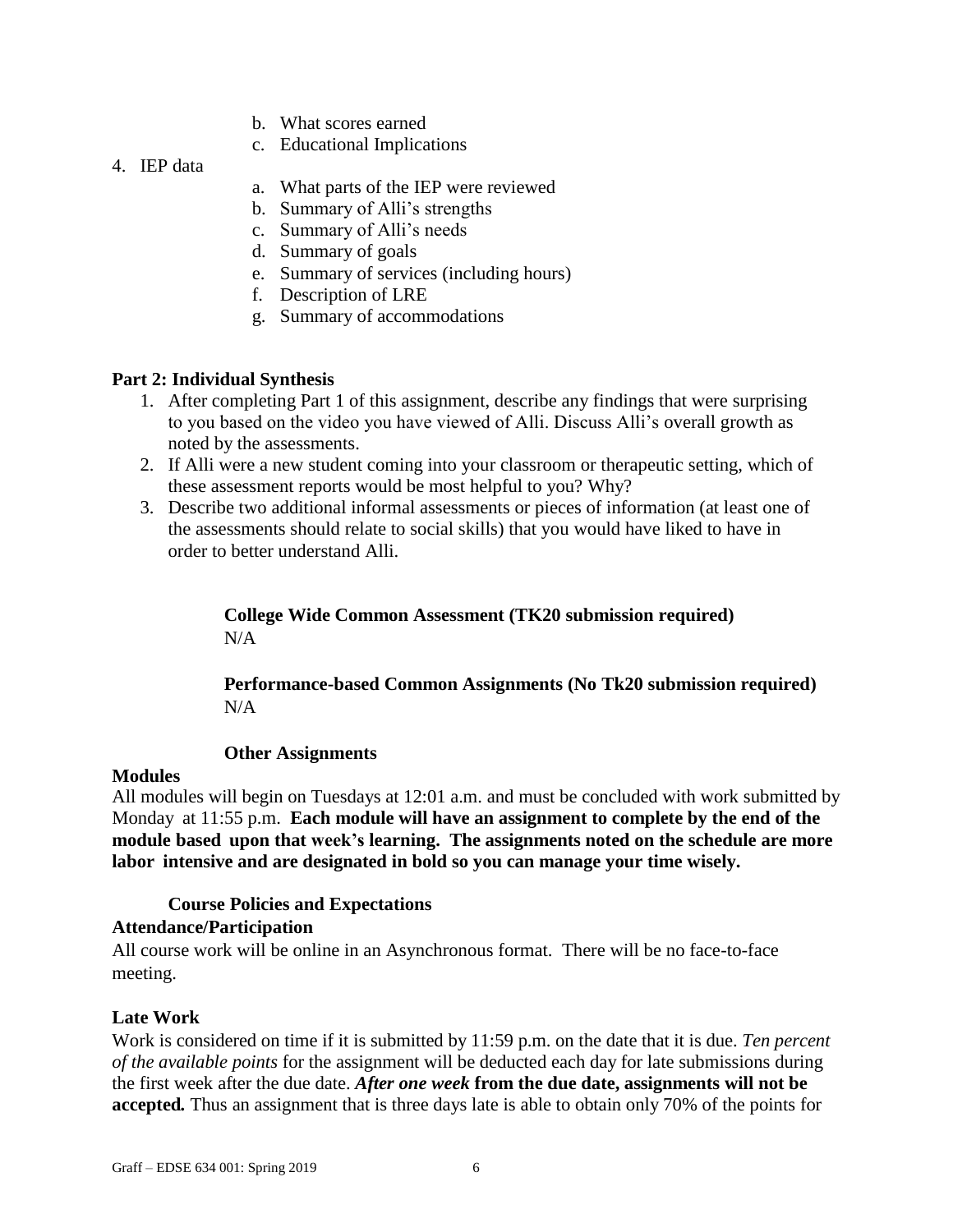the assignment regardless of the quality of the work. After one week, the assignment will no longer be accepted and a score of zero will be entered into the grade book for that assignment.

The date that the assignment was received by the instructor **via email or Blackboard** will be considered the date submitted. Submitting an assignment late does not alter the due dates of the other assignments and prevents timely feedback to students regarding their work that may be of value in later assignments. Strive to keep up with the assignment schedule so that you will be able to have appropriate formative evaluation and feedback from your instructor across the semester.

## **Other Requirements**

## *Communication*.

The best way to contact me is through email. There is a Send Email icon on the left navigation bar in the course. My email (as well as the emails of your classmates) is located here. I will check email at least once a day on weekdays. I will respond to emails within 24 hours, if not sooner, on weekdays. On the weekends, I will check email on Sunday evening only.

**Grading Scale** (traditional rounding principles apply)

 $93-100\% = A$  $90-92\% = A$  $87-89\% = B+$  $83-86\% = B$  $80-82\% = B$  $70-79\% = C$  $< 69\% = F$ 

\*Note: The George Mason University Honor Code will be strictly enforced. Students are responsible for reading and understanding the Code. "To promote a stronger sense of mutual responsibility, respect, trust, and fairness among all members of the George Mason University community and with the desire for greater academic and personal achievement, we, the student members of the university community, have set forth this honor code: Student members of the George Mason University community pledge not to cheat, plagiarize, steal, or lie in matters related to academic work." Work submitted must be your own or with proper citations (see [https://catalog.gmu.edu/policies/honor-code-system/\)](https://catalog.gmu.edu/policies/honor-code-system/).

## **Professional Dispositions**

Students are expected to exhibit professional behaviors and dispositions at all times. See <https://cehd.gmu.edu/students/polices-procedures/> .

# **Class Schedule**

\*Note: Faculty reserves the right to alter the schedule as necessary, with notification to students.

| Module | Topic | <b>Readings and Assignments</b> |
|--------|-------|---------------------------------|
|--------|-------|---------------------------------|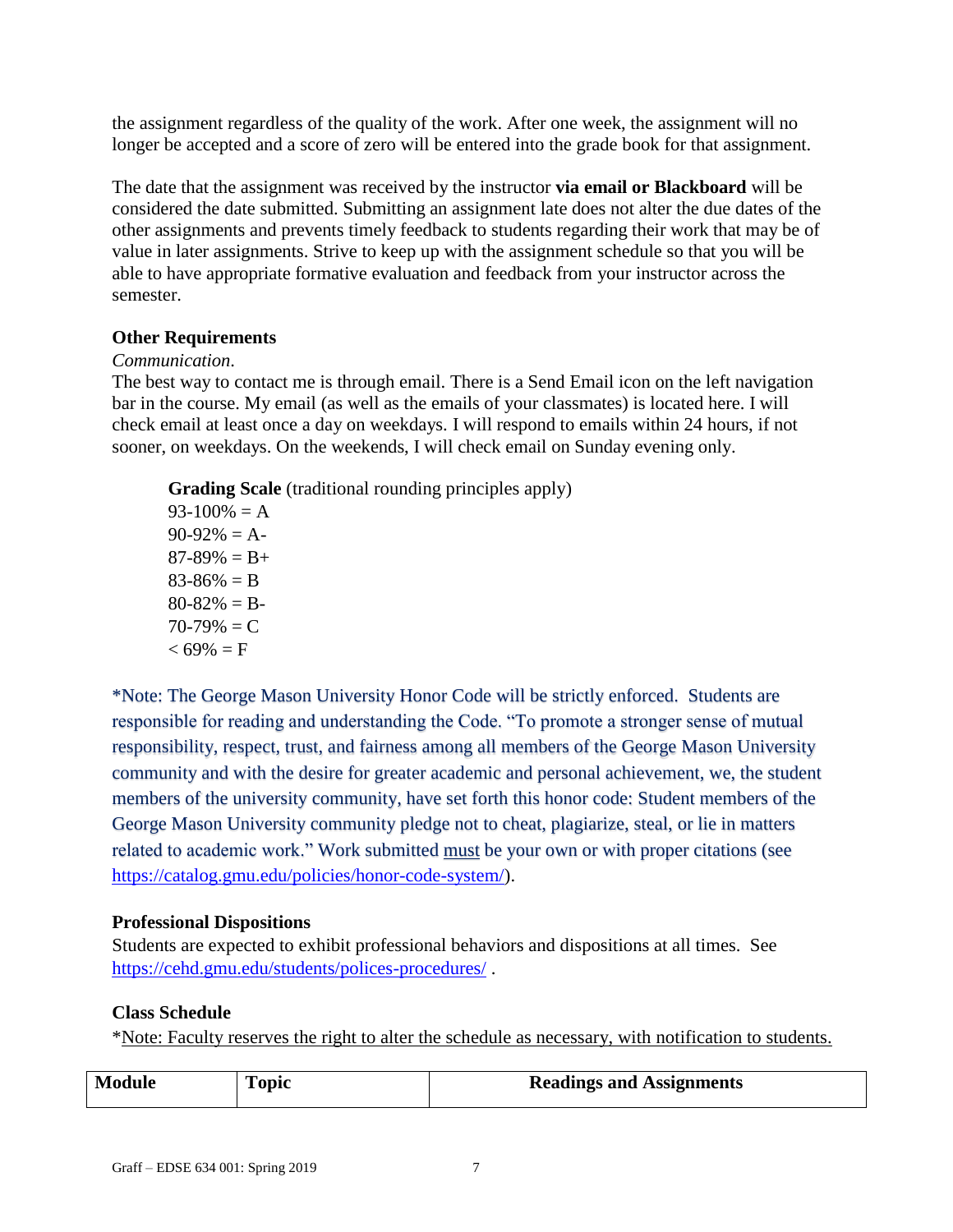|                |                       | Please be aware that there will be additional articles |                                                   |  |  |
|----------------|-----------------------|--------------------------------------------------------|---------------------------------------------------|--|--|
|                |                       | or reading information posted under each module.       |                                                   |  |  |
|                |                       | The readings noted below are only from your texts.     |                                                   |  |  |
| 1              | Characteristics       |                                                        | Crawford, Chapter 4, Model for Addressing the     |  |  |
|                |                       |                                                        | Core Deficits of Autism                           |  |  |
|                |                       | $\bullet$                                              | <b>Information Sheet Due</b>                      |  |  |
| $\overline{2}$ | History               | $\bullet$                                              | Boutout, Chapter 1 - Overview of Autism Spectrum  |  |  |
|                |                       |                                                        | <b>Disorders</b>                                  |  |  |
|                |                       | $\bullet$                                              | <b>Timeline Due</b>                               |  |  |
| 3              | DSM <sub>5</sub>      | $\bullet$                                              | Hall, Chapter 1 - Classification and the          |  |  |
|                |                       |                                                        | Physiological Approach                            |  |  |
| $\overline{4}$ | Assessment            | $\bullet$                                              | Hall, Chapter $2 -$ Assessment                    |  |  |
|                |                       | $\bullet$                                              | <b>TK 20 Part I Assessment Assignment</b>         |  |  |
| 5              | Perspectives in Media | $\bullet$                                              | <b>Media Perception Video Due</b>                 |  |  |
|                |                       | $\bullet$                                              | <b>Mid-Couse Evaluation</b>                       |  |  |
| 6              | <b>Social Play</b>    | $\bullet$                                              | Hall, Chapter 7 - Focus on Communication          |  |  |
|                |                       | $\bullet$                                              | <b>Audio Play Clips Due</b>                       |  |  |
|                |                       | $\bullet$                                              | TK 20 Part II Assessment Assignment Due           |  |  |
|                |                       | $\bullet$                                              | <b>Put TK 20 Parts I &amp; II in One Document</b> |  |  |
|                |                       | $\bullet$                                              | <b>Post Under the Assessments Tab</b>             |  |  |
| $\overline{7}$ | Module 7 - Cognition  | $\bullet$                                              | Quill, Chapter 1, Understanding the Complexity of |  |  |
|                |                       |                                                        | Autism                                            |  |  |
|                |                       | $\bullet$                                              | Hall, Chapter 3, Collaborating for Effective      |  |  |
|                |                       |                                                        | <b>Implementation of Evidence-Based Practices</b> |  |  |
|                |                       | $\bullet$                                              | <b>Class Wiki Due</b>                             |  |  |
| 8              | Module $8 -$ Sensory  | $\bullet$                                              | Crawford, Chapter 7, Building Skills to Support   |  |  |
|                | Integration           |                                                        | Flexibility                                       |  |  |
|                |                       |                                                        | <b>Class Sensory Environment Project</b>          |  |  |
|                |                       |                                                        | <b>End of Couse Evaluation</b>                    |  |  |

## **Core Values Commitment**

The College of Education and Human Development is committed to collaboration, ethical leadership, innovation, research-based practice, and social justice. Students are expected to adhere to these principles: <http://cehd.gmu.edu/values/>

# **GMU Policies and Resources for Students**

#### **Policies**

- Students must adhere to the guidelines of the Mason Honor Code (see <https://catalog.gmu.edu/policies/honor-code-system/> ).
- Students must follow the university policy for Responsible Use of Computing (see [http://universitypolicy.gmu.edu/policies/responsible-use-of-computing/\)](http://universitypolicy.gmu.edu/policies/responsible-use-of-computing/).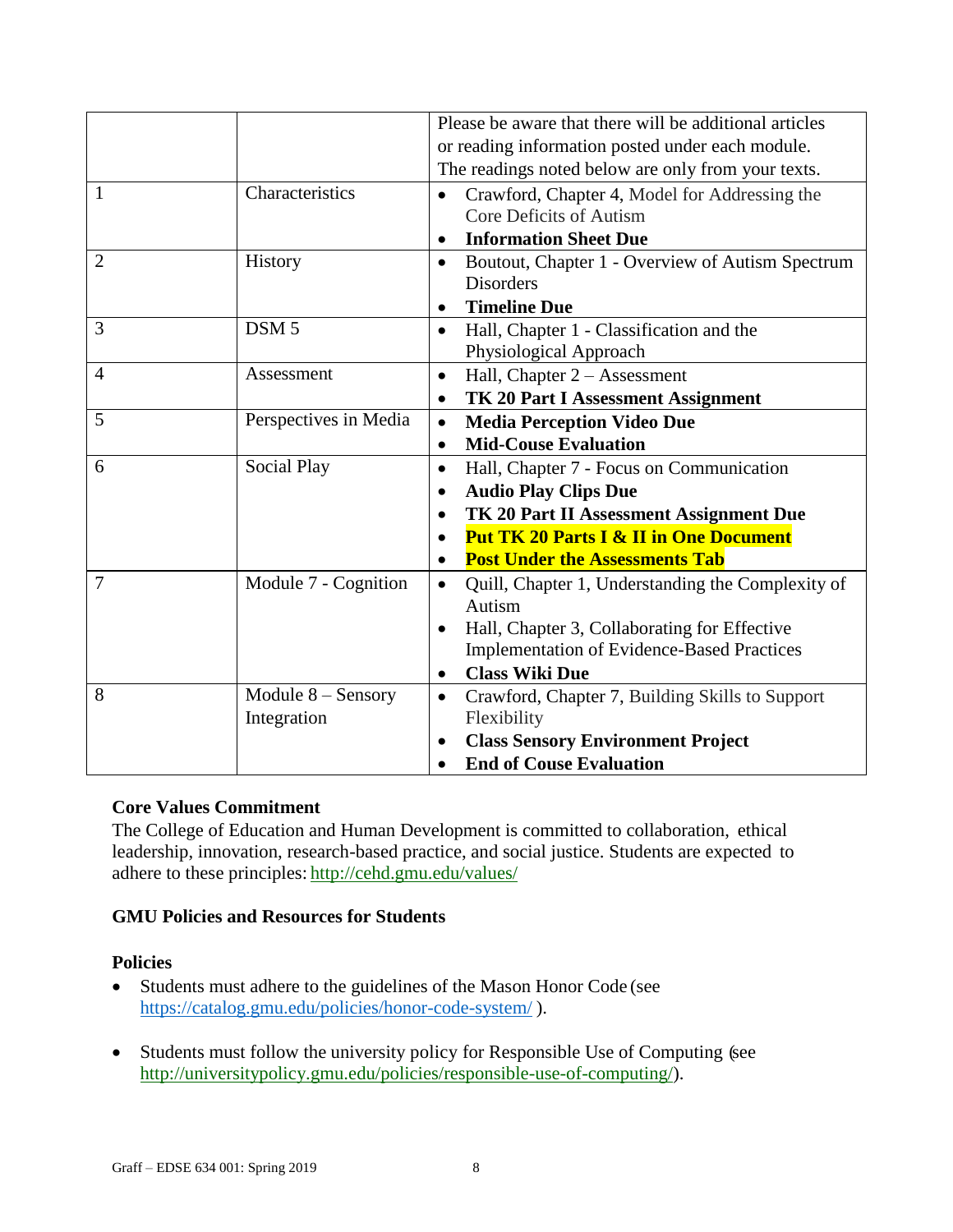# Students are responsible for the content of university communications sent t **Core Values Commitment**

The College of Education and Human Development is committed to collaboration, ethical leadership, innovation, research-based practice, and social justice. Students are expected to adhere to these principles: <http://cehd.gmu.edu/values/>

### **GMU Policies and Resources for Students**

### **Policies**

- Students must adhere to the guidelines of the Mason Honor Code (see <https://catalog.gmu.edu/policies/honor-code-system/> ).
- Students must follow the university policy for Responsible Use of Computing (see [http://universitypolicy.gmu.edu/policies/responsible-use-of-computing/\)](http://universitypolicy.gmu.edu/policies/responsible-use-of-computing/).
- Students are responsible for the content of university communications sent to their Mason email account and are required to activate their account and check it regularly. All communication from the university, college, school, and program will be sent to students **solely** through their Mason email account.
- Students with disabilities who seek accommodations in a course must be registered with George Mason University Disability Services. Approved accommodations will begin at the time the written letter from Disability Services is received by the instructor (see [http://ods.gmu.edu/\)](http://ods.gmu.edu/).
- Students must silence all sound emitting devices during class unless otherwise authorized by the instructor.

## **Campus Resources**

- Support for submission of assignments to Tk20 should be directed to [tk20help@gmu.edu](mailto:tk20help@gmu.edu) or [https://cehd.gmu.edu/aero/tk20.](https://cehd.gmu.edu/aero/tk20) Questions or concerns regarding use of Blackboard should be directed to [http://coursessupport.gmu.edu/.](http://coursessupport.gmu.edu/)
- For information on student support resources on campus, see <https://ctfe.gmu.edu/teaching/student-support-resources-on-campus>

**For additional information on the College of Education and Human Development, please visit our website [https://cehd.gmu.edu/students/.](https://cehd.gmu.edu/students/)**

#### **Appendix**

**Assessment Rubric(s)**

|  | Does Not meet Expectations - 1-5<br>points | Meets Expectations - 6-10 points | <b>Exceeds Expectations - Up to 2</b><br><b>Bonus Points</b> |
|--|--------------------------------------------|----------------------------------|--------------------------------------------------------------|
|--|--------------------------------------------|----------------------------------|--------------------------------------------------------------|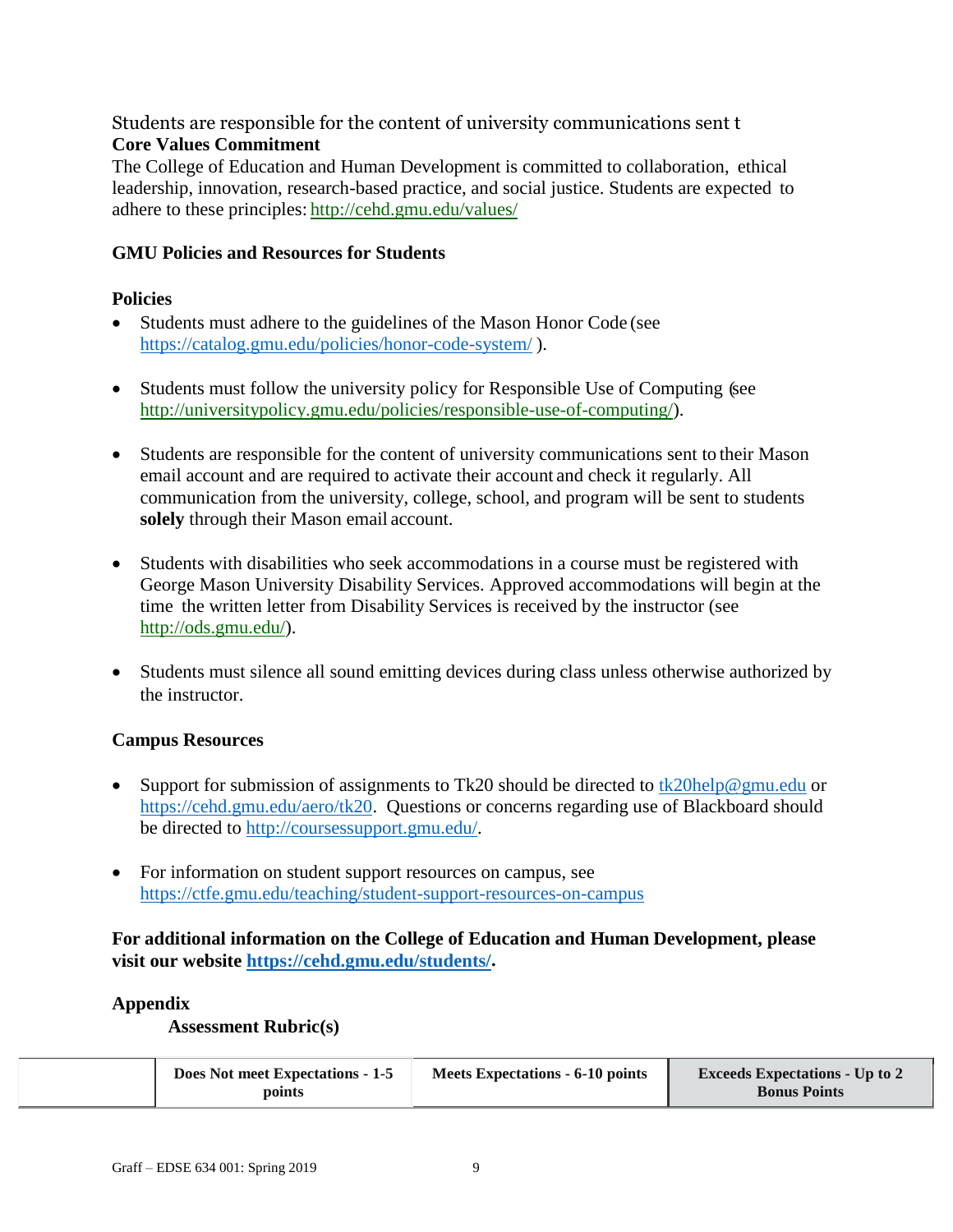| Part 1 -                                                                                  |                                                                                                                                                                                                                                                                                                                                           |                                                                                                                                                                                                                                                                                                                       |                                                                                                                                                                                                                                                                                                                                                                                                                                            |  |
|-------------------------------------------------------------------------------------------|-------------------------------------------------------------------------------------------------------------------------------------------------------------------------------------------------------------------------------------------------------------------------------------------------------------------------------------------|-----------------------------------------------------------------------------------------------------------------------------------------------------------------------------------------------------------------------------------------------------------------------------------------------------------------------|--------------------------------------------------------------------------------------------------------------------------------------------------------------------------------------------------------------------------------------------------------------------------------------------------------------------------------------------------------------------------------------------------------------------------------------------|--|
| Part 1:<br>Demographic<br><b>Information</b><br>Competency<br>1.1.2S                      | Candidate incorrectly identifies the<br>case study student's name, date of<br>birth, current age, and current grade<br>level. Candidate fails to describe a<br>minimum of three characteristics of<br>Autism Spectrum Disorder (ASD) that<br>are evident in the video of the case<br>study individual.                                    | Candidate accurately identifies the<br>case study student's name, date of<br>birth, current age, and current grade<br>level. Candidate describes a minimum<br>of three characteristics of Autism<br>Spectrum Disorder that are evident in<br>the video of the case study individual.                                  | Candidate accurately identifies the case<br>study student's name, date of birth,<br>current age, and current grade level.<br>Candidate describes a minimum of<br>three characteristics of Autism<br>Spectrum Disorder that are evident in<br>the video of the case study individual.<br>The candidate also describes associated<br>cognitive and learning style<br>characteristics of ASD from the video.                                  |  |
| <b>Educational</b><br><b>Evaluation</b><br><b>Assessment data</b><br>Competency<br>1.1.4S | Candidate incorrectly describes the<br>educational assessments done for the<br>case study individual and the scores<br>earned as compared to neurotypical<br>individuals. Candidate fails to discuss<br>the educational implications of the<br>scores.                                                                                    | Candidate accurately describes the<br>educational assessments done for the<br>case study individual and the scores<br>earned as compared to neurotypical<br>individuals. Candidate discusses the<br>educational implications of the scores.                                                                           | Candidate accurately describes the<br>educational assessments done for the<br>case study individual and the scores<br>earned as compared to neurotypical<br>individuals. Candidate discusses the<br>educational implications of the scores.<br>The candidate also discusses the impact<br>of the assessment data on behavioral<br>and social domains.                                                                                      |  |
| <b>Medical</b><br><b>Evaluation</b><br><b>Assessment data</b><br><b>Competency 1.2K</b>   | Candidate incorrectly describes the<br>medical assessments done for the case<br>study individual and the scores earned<br>as compared to neurotypical<br>individuals. Candidate fails to discuss<br>the impact of medical issues and<br>treatments for the case study<br>individual.                                                      | Candidate accurately describes the<br>medical assessments done for the case<br>study individual and the scores earned<br>as compared to neurotypical<br>individuals. Candidate discusses the<br>impact of medical issues and<br>treatments for the case study<br>individual.                                          | Candidate accurately describes the<br>medical assessments done for the case<br>study individual and the scores earned<br>as compared to neurotypical<br>individuals. Candidate discusses the<br>impact of medical issues and treatments<br>for the case study individual. Candidate<br>documents medications that the<br>individual is taking and the side effects<br>they might experience.                                               |  |
| <b>IEP</b> data<br><b>Competency 3.1K</b>                                                 | Candidate inaccurately lists the parts<br>of the IEP that were reviewed and<br>accurately summarizes the case study<br>individual's IEP goals, services<br>(including hours), Least Restrictive<br>Environment, and accommodations.<br>Candidate fails to describe the case<br>study individual's strengths and needs<br>based on the IEP | Candidate lists the parts of the IEP<br>that were reviewed and accurately<br>summarizes the case study<br>individual's IEP goals, services<br>(including hours), Least Restrictive<br>Environment, and accommodations.<br>Candidate describes the case study<br>individual's strengths and needs based<br>on the IEP. | Candidate lists the parts of the IEP that<br>were reviewed and accurately<br>summarizes the case study individual's<br>IEP goals, services (including hours),<br>Least Restrictive Environment, and<br>accommodations. Candidate describes<br>the case study individual's strengths<br>and needs based on the IEP. In addition,<br>candidate discusses whether or not the<br>IEP goals are reflective of the desires of<br>the individual. |  |
| <b>Overall writing</b><br>and mechanics                                                   | Four or more spelling errors and/or<br>grammatical errors.                                                                                                                                                                                                                                                                                | Three misspellings and/or<br>grammatical errors.                                                                                                                                                                                                                                                                      | Paper is free of misspellings and<br>grammatical errors. Paper is written in<br>professional tone.                                                                                                                                                                                                                                                                                                                                         |  |
| Part 2 -                                                                                  |                                                                                                                                                                                                                                                                                                                                           |                                                                                                                                                                                                                                                                                                                       |                                                                                                                                                                                                                                                                                                                                                                                                                                            |  |
| Part 2: Individual<br>Synthesis #1<br>Competency<br>1.1.7S                                | Candidate inaccurately any findings<br>that were surprising based on the<br>video viewed of the case study<br>individual. Candidate fails to describe                                                                                                                                                                                     | Candidate describes any findings that<br>were surprising based on the video<br>viewed of the case study individual.<br>Candidate describes the case study                                                                                                                                                             | Candidate describes any findings that<br>were surprising based on the video<br>viewed of the case study individual.<br>Candidate describes the case study                                                                                                                                                                                                                                                                                  |  |